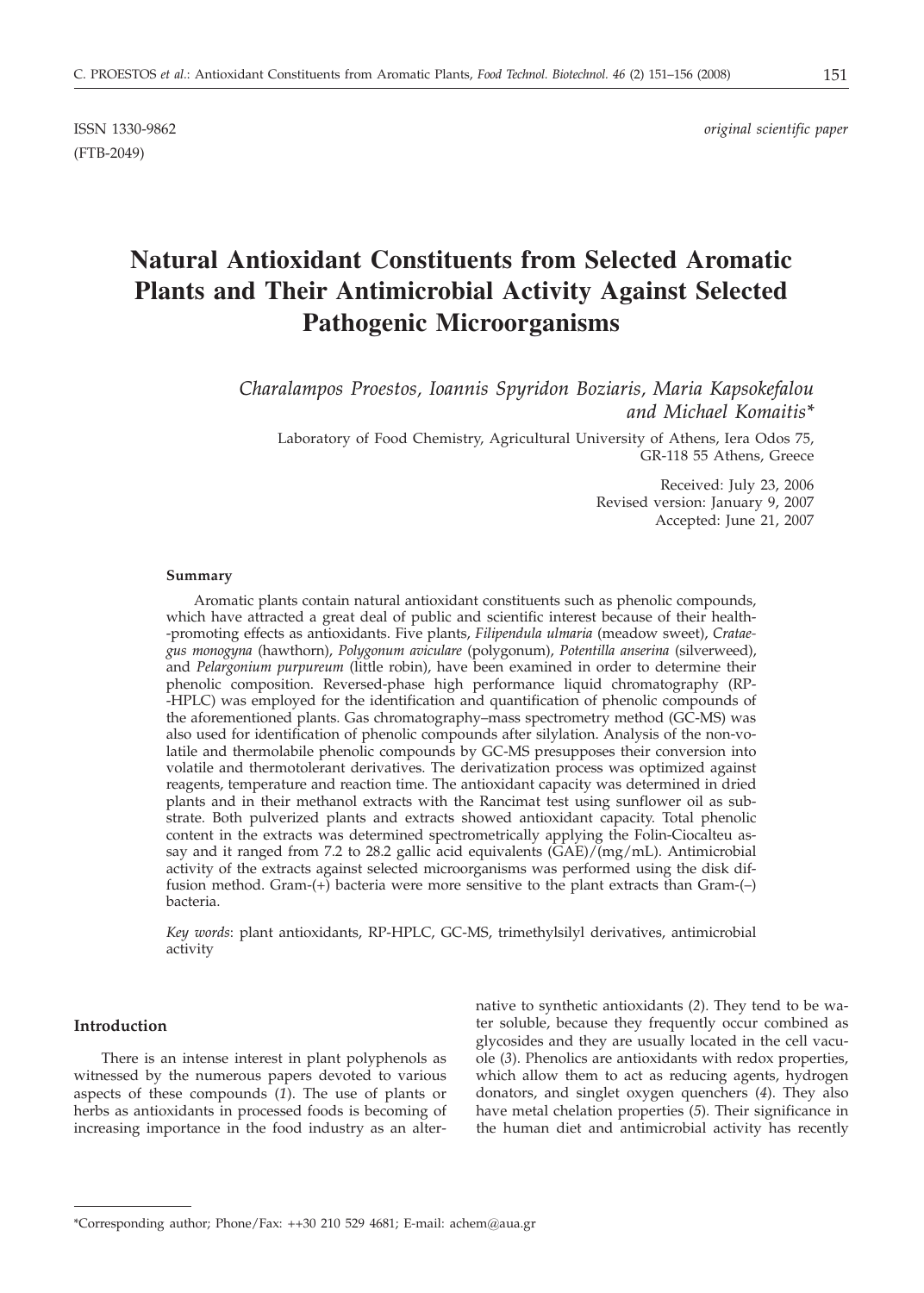been established (*6*). The antioxidant properties of these compounds are often claimed for the protective effects of plant-based beverages against cardiovascular disease, certain forms of cancer and photosensitivity reactions (*7*). Recently, many separation techniques such as gas- -liquid chromatography (GLC), high-performance liquid chromatography (HPLC), and capillary electrophoresis (CE) have been proposed to separate and identify phenolic compounds (*8*–*10*). In the present study, the method of reversed-phase HPLC coupled with an ultraviolet- -visible (UV*/*VIS) multiwavelength detector was used. This method enables the collection of on-line spectra and simultaneous quantification at several wavelengths. GC-MS was also employed for the analysis of major phenolic substances present in some aromatic plants in Greece because of the combination of the separation capabilities of GC and the power of MS as an identification and confirmation method. HPLC-MS is also a useful method for structural identification. The combination of the chromatographic method and mass spectrometry is very effective and elucidates better the structure of a particular compound. The object of this research is: (*i*) to determine the phenolic content of the examined plant extracts, (*ii*) to measure the antioxidant capacity of these extracts to inhibit lipid oxidation under accelerated conditions (Rancimat test), and (*iii*) to screen the antimicrobial activity of these plant extracts against some pathogenic microorganisms. There is very little research indicating the concentration of phenolic compounds in the examined aromatic plants, as well as their antioxidant capacity and antimicrobial activity.

## **Materials and Methods**

# *Standards*

Gallic acid, gentisic acid, *p*-coumaric acid, vanillic acid, ferulic acid, syringic acid, (+)-catechin, quercetin, apigenin, naringenin and myricetin were purchased from Sigma-Aldrich (Steinheim, Germany), and luteolin was from Roth (Karlsruhe, Germany). Caffeic acid was from Merck (Darmstadt, Germany), (–)-epicatechin was from Fluka AG (Buchs, Switzerland), and rutin was from Alexis Biochemicals (Lausen, Switzerland). Hydroxytyrosol, *p*-hydroxybenzoic acid and butylated hydroxytoluene (BHT) were a kind donation from the National Agricultural Research Foundation (N.AG.RE.F., Greece). Quantification was done *via* a calibration with standards (external standard method). All standards were prepared as stock solutions in methanol. Working standards were made by diluting stock solutions in 62.5 % aqueous methanol containing BHT 1 g/L, and 6 M HCL to yield concentrations ranging between 0.5–25 mg/mL. Working solutions of the standards were stored in darkness at  $-18$  °C.

#### *Solvents and reagents*

All solvents and reagents from various suppliers were of the highest purity needed for each application. The Folin-Ciocalteu reagent and silylation reagents, *N*,*O*-bis(trimethylsilyl)trifluoroacetamide (BSTFA) and trimethylchlorosilane (TMCS), were purchased from Merck (Darmstadt, Germany). For deactivating glass-

ware surfaces, 5 % dimethyldichlorosilane (DMDCS) in toluene was obtained from Sigma-Aldrich (Steinheim, Germany).

## *Plant material*

Samples (*Filipendula ulmaria*, *Crataegus monogyna*, *Polygonum aviculare*, *Potentilla anserina* and *Pelargonium purpureum*) were collected from Mount Ymittos, in continental Greece, at 350 m altitude in May 2005. Some samples were air-dried (at  $25 \text{ °C}$  in the dark) and some were lyophilized. All samples were analyzed within 3 months of collection.

## *Sample preparation and derivatization*

The extraction method used for dried samples was as follows: 40 mL of 62.5 % aqueous methanol containing BHT (1 g/L) were added to 0.5 g of dried sample, then 10 mL of 6 M HCL were added and the mixture was stirred carefully. In each sample nitrogen was bubbled for approx. 40–60 s. The extraction mixture was then sonicated for 15 min and refluxed in a water bath at 90 $\degree$ C for 2 h. The mixture was then either filtered and made up to 100 mL with methanol (*11*), then filtered quickly through a 0.45-µm membrane filter (Millex-HV) and injected into HPLC (Jasco, Japan), or extracted with  $30 \text{ mL}$  ( $3 \times 10 \text{ mL}$ ) of ethyl acetate. The organic layer was collected, reduced to 10 mL by rotary evaporation (37  $^{\circ}$ C) and centrifuged for 10 min. Anhydrous Na<sub>2</sub>SO<sub>4</sub> was then added to remove residual moisture. Then,  $100 \mu L$  of the organic layer were derivatized after evaporation of the solvent under nitrogen stream. For the silylation procedure, a mixture of TMCS (100  $\mu$ L) and BSTFA (200  $\mu$ L) was added and vortexed in screw capped glass tubes (previously deactivated with 5 % DMDCS in toluene, rinsed twice with toluene and three times with methanol), and consecutively placed in a water bath at 80  $^{\circ}$ C for 45 min. From the silylated mixture,  $1 \mu$ L was directly analyzed by GC-MS (Fisons, Italy).

## *HPLC analysis*

The analytical HPLC system employed consisted of a JASCO high-performance liquid chromatograph coupled with a UV*/*VIS multiwavelength detector (MD-910 JASCO). The analytical data were evaluated using a JASCO data processing system (DP-L910/V). The separation was achieved on a Waters Spherisorb® 5  $\mu$ m ODS2 4.6×250 mm column at ambient temperature. The mobile phase consisted of water with 1 % glacial acetic acid (solvent A), water with  $6\%$  glacial acetic acid (solvent B), and water-acetonitrile (volume ratio=65:30) with 5 % glacial acetic acid (solvent C). The gradient used was: 100 % A 0–10 min, 100 % B 10–30 min, 90 % B/10 % C 30–50 min, 80 % B/20 % C 50–60 min, 70 % B/30 % C 60–70 min, 100 % C 70–105 min, 100 % A 105–110 min; post time 10 min before next injection. The flow rate was  $0.5$  mL/min and the injection volume was  $20 \mu L$ . The monitoring wavelength was 280 nm for the phenolic acids and 320 and 370 nm for flavones and flavonoles, respectively. The identification of each compound was based on a combination of retention time and spectral matching.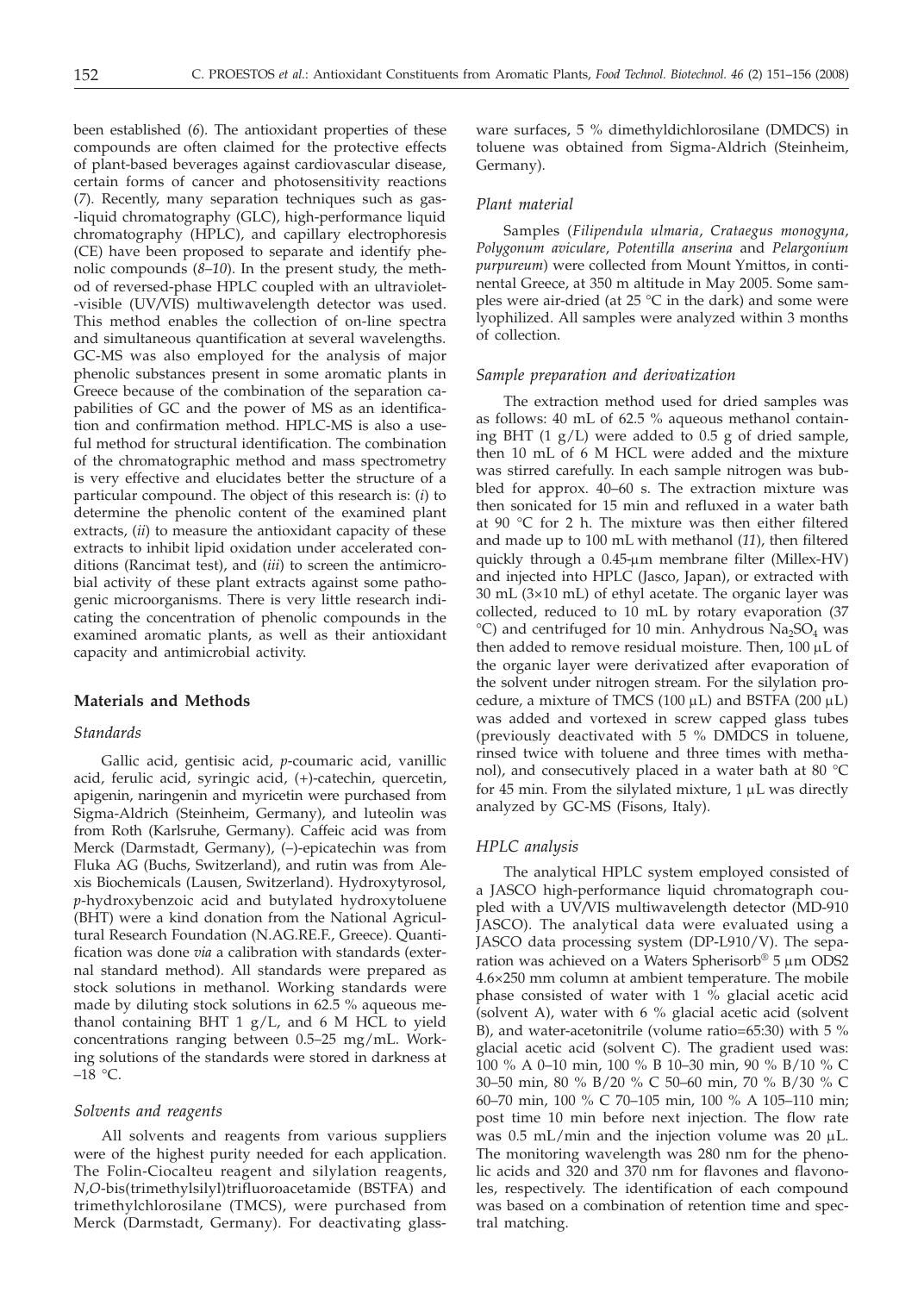## *GC-MS analysis*

The silylated samples were injected into a GC-MS system consisting of a Fisons GC 8000 Series, model 8060 gas chromatograph coupled with a Fisons MD 800 mass spectrometer in the EI (electron impact) mode with the electron energy set at 70 eV and the mass range of *m/z=*25–700. A capillary column low-bleed CP-Sil™ 8 CB-MS (30 m $\times$ 0.32 mm, i.d.), with 0.25  $\mu$ m film thickness of coated material was used. The injector was set at 280 °C and the detector at 290 °C. GC was performed in the splitless mode with 1 min splitless time. The stepped temperature program was as follows: from 70 to 135 °C with 2 °C/min, held for 10 min, from 135 to 220 °C with 4 °C/min, held for 10 min, from 220 to 270 °C with 3.5 °C/min and then held for 20 min. A post run of 10 min at 70 °C was sufficient for the next injection. The flow rate of the carrier gas (helium) was maintained at 1.9 mL/min. Identification of compounds was obtained by comparing the retention times with those of authentic compounds and the spectral data obtained from the Wiley and NIST libraries. Each determination was carried out in duplicate.

# *Antioxidant capacity (Rancimat test)*

Samples of sunflower oil (3.5 g) containing 0.02 % of extract or 2 % of ground material were subjected to oxidation at 110 °C (air flow 20 L/h). Induction periods (IP*/*h) were recorded automatically. The protection factors (PF) were calculated according to the following equation:

$$
PF=IP_{\text{extract}}/IP_{\text{control}} \qquad \qquad /1/
$$

according to Exarchou *et al.* (*12*).

# *Determination of total phenolic content of plant extracts*

Total phenolic content was measured by the Folin- -Ciocalteu assay (*13*). Quantification was performed with the hydrolysed samples. Results were expressed as gallic acid equivalents (GAE)/(mg/mL). A calibration curve of absorbance *vs.* concentration of gallic acid was used to derive the GAE concentrations for plant extracts.

## *Antimicrobial assay*

The methanol extracts were tested against a panel of pathogenic microorganisms, including *Escherichia coli* O157:H7 NCTC 12900, *Salmonella enteridis* PT 4, *Staphylococcus aureus* ATCC 6538, *Listeria monocytogenes* Scott A,

*Pseudomonas putida* AMF 178 and *Bacillus cereus* FSS 134. Microorganisms were stored frozen in bead vials (Protect, Technical Service Consultants Ltd., Heywood, Lancashire, UK). Resuscitation of bacterial strains was carried out in 10 mL of brain-heart (BH) broth (Merck cat. no. 1.10493) incubated overnight at 37 °C for *E. coli* and *S. enteridis*, at 35 °C for *B. cereus*, at 30 °C for *L. monocytogenes* and *S. aureus* and at 25 °C for *P. putida*. Resuscitated cultures were diluted tenfold in Ringer's solution (Lab M, UK) for the inoculation of 10 mL of BH broth (Merck cat. no. 1.10493) to yield an initial suspension of approx. 10 to 100 CFU/mL. All broths were then incubated statically at the aforementioned temperatures for each microorganism for 18–24 h to guarantee that all cells were in the stationary phase. Susceptibility of the tested organism to the extract was determined by employing the standard disk diffusion technique. The bacterial suspensions were diluted tenfold in Ringer's solution (Lab M, UK), and 0.1 mL of the appropriate dilution was spread on BH agar plates (Merck cat. no. 1.13825) in order to give a population of approx.  $10<sup>6</sup>$ CFU/plate. Sterile paper discs with a diameter of 6.48 mm (Whatman no. 2) were placed onto the inoculated agar surface. A volume of  $5 \mu L$  of each plant extract was added to the paper discs. Each experiment was carried out in triplicate. Petri dishes were incubated for 48 h at 37 °C for *E. coli* and *S. enteridis*, at 35 °C for *B. cereus* and at 30 °C for *L. monocytogenes* and *S. aureus* and at 25 °C for *P. putida*. After incubation, the inhibition zones were estimated by taking photographs of the Petri dishes with a Sony camera (Xwave HAD SSC-DC50AP) and processed using the Impuls Vision XL 2.5 software. Each inhibition zone diameter was measured three times (three different plates) and the average value was calculated.

# **Results and Discussion**

# *Antioxidant capacity*

The antioxidant capacity (expressed as PF values) and the total phenolic content of all extracts are shown in Table 1. The concentration of total phenolics varied slightly in the plant material and ranged from 7.2 to 28.2 GAE/(mg/mL). The highest concentration was found in *Pelargonium purpureum*, and the lowest in *Filipendula ulmaria*. Similar concentration of plant phenolics from herbs and medicinal plants collected in Finland has been reported recently (*13*).

Table 1. Total phenolics in plant extracts and their antioxidant capacity (expressed as PF values)

| Plant                 | Part examined | Drying method <sup>a</sup> | $\gamma(GAE^*)^b/(mg/mL)$ | PF<br>(ground material) | PF<br>(methanol extracts) |
|-----------------------|---------------|----------------------------|---------------------------|-------------------------|---------------------------|
| Filipendula ulmaria   | Leaves        | Air                        | $7.2 \pm 0.3$             | 1.3                     |                           |
| Crataegus monogyna    | Herb          | Air                        | $10.5 \pm 0.3$            | 1.5                     | 1.4                       |
| Polygonum aviculare   | Flower        | F/v                        | $8.6 \pm 0.2$             | 1.0                     | 0.8                       |
| Potentilla anserina   | Leaves        | F/v                        | $18.4 \pm 0.3$            | 1.8                     | 1.7                       |
| Pelargonium purpureum | Leaves        | F/v                        | $28.2 \pm 0.1$            | 3.1                     | 2.9                       |

<sup>a</sup>Air=air drying; F/v=freeze-vacuum drying, *i.e*. lyophilization; <sup>b</sup>Mean of duplicate assays; PF=protection factor \*GAE=total phenolics in gallic acid equivalents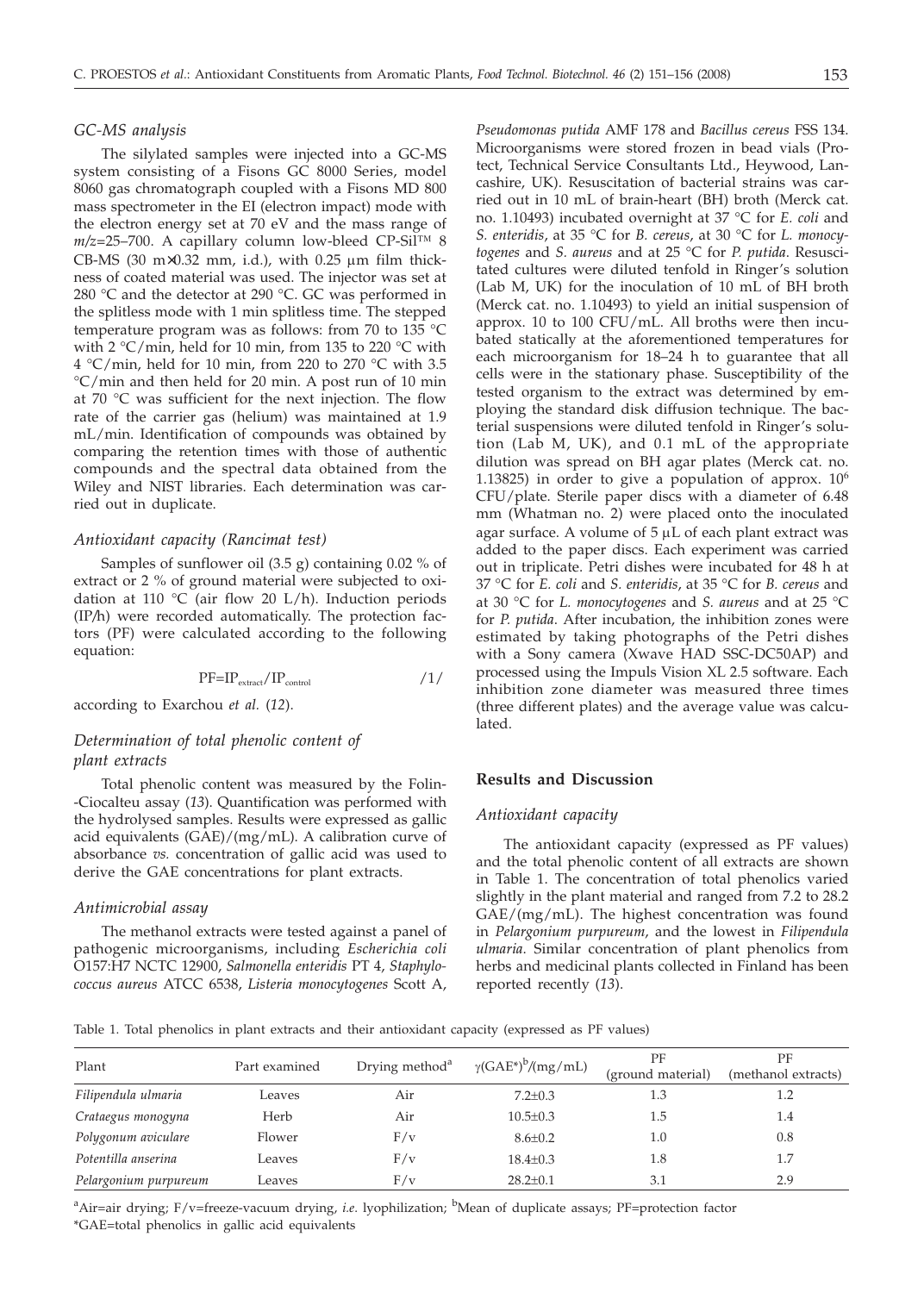The outcome of the Rancimat test supports the hypothesis that aromatic plants are good sources of natural antioxidants such as phenolic compounds and when it is done accurately, it offers an efficient, simple and automated assay. When ground material was added to sunflower oil, protection factors were slightly higher compared to the addition of methanol extracts. Similar PF values for ethanol and acetone extracts from plants of Greek origin have been reported (*12*).

## *HPLC analysis*

HPLC with UV/VIS multiwavelength detector was used since all phenolic compounds show intense absorption in the UV region of the spectrum. The present method is simple, easy to use, and effective enough for identification and quantification of major phenolic compounds in aromatic plants. A similar technique has been reported by other authors for the analysis of major flavonoid aglycones (*14*). Spherisorb® ODS2 stationary phase, which was used in this study to separate phenolic acids and flavonoids in the aforementioned wavelengths of aromatic plants, produced satisfactory results. After extraction and acid hydrolysis, the content of phenolic substances was determined. Quantification was done *via* a calibration with standards (external standard method). The content of phenolic acids detected in the analysed samples is shown in Table 2. Additionally, the content of flavonoids identified in the same plant extracts is shown in Table 3. Results are expressed as mg/L of plant extract. Another phenolic compound which was detected in some samples was hydroxytyrosol. Hydroxytyrosol (also known as dihydroxyphenylethanol) is a main bioactive constituent of olives (*15*). Only *Filipendula ulmaria* contained this compound (78

mg/mL of plant extract). In all the other plant extracts hydroxytyrosol was detected in traces. The most abundant phenolic acids were ferulic (104–169 mg/mL of plant extract) and caffeic acid (64–200 mg/mL of plant extract). (+)-Catechin, rutin (quercetin 3-*O*-rhamnose glycoside) and quercetin were the most abundant flavonoids. Myricetin was detected only in *Filipendula ulmaria*. The levels of phenolic compounds were as expected according to previous investigations of these compounds in similar herbs or plants (*16*). The data presented in Tables 1–3 are considered as indicative of phenolic content of these aromatic plants. Data about most of the examined plant extracts are very scarce in the literature. Among others, time of harvest and storing conditions are considered responsible for the observed variations in the phenolic contents.

# *GC-MS analysis*

The isolation and quantification of phenolic compounds from plant material is difficult because of their chemical complexity. The sensitivity and resolving power of capillary GC-MS make this technique particularly suitable for unambiguous detection of phenolic compounds in the hydrolysed samples. Silylation is the most widely used derivatization procedure for sample analysis by GC. The derivatives are generally less polar, more volatile and more thermally stable. Trimethylchlorosilane (TMCS) is a silylation catalyst, rarely used alone but typically mixed with other silylation reagents to increase their reactivity in derivatization. Several variables were examined to determine their roles in the derivatization procedure: (*i*) temperature, (*ii*) reaction time, and (*iii*) the concentration of silylating reagent required to complete the derivatization. In our study the temperature and re-

Table 2. Content of phenolic acids in the examined plant extracts

|                       | $\gamma$ (plant extract)*/(mg/L) |                  |                 |                            |                  |                  |                 |                                       |  |
|-----------------------|----------------------------------|------------------|-----------------|----------------------------|------------------|------------------|-----------------|---------------------------------------|--|
| Plant                 | gallic<br>acid                   | gentisic<br>acid | caffeic<br>acid | <i>p</i> -coumaric<br>acid | vanillic<br>acid | syringic<br>acid | ferulic<br>acid | <i>p</i> -hydroxy-<br>benzoic<br>acid |  |
| Filipendula ulmaria   | $49 \pm 0.3$                     | ND               | $135 \pm 0.2$   | $139 \pm 0.4$              | $185 \pm 0.2$    | ND               | $169 \pm 0.4$   | ND                                    |  |
| Crataegus monogyna    | ND                               | ND               | $81 \pm 0.1$    | $66{\pm}0.2$               | ND               | ND               | $123 \pm 0.3$   | ND                                    |  |
| Polygonum aviculare   | ND                               | ND               | ND              | ND                         | ND               | ND               | ND              | ND                                    |  |
| Potentilla anserina   | ND                               | ND               | $64\pm0.2$      | ND                         | ND               | ND               | $104 \pm 0.3$   | ND                                    |  |
| Pelargonium purpureum | $140 \pm 0.2$                    | $32 \pm 0.3$     | $200 \pm 0.3$   | $41 \pm 0.2$               | $20 \pm 0.2$     | $11 \pm 0.2$     | ND              | $54 \pm 0.1$                          |  |

\*Each value is the mean (mg/L plant extract) of two replications±standard deviation; ND=not detected

Table 3. Flavonoid content in the examined plant extracts

|                       | $\gamma$ (plant extract)*/(mg/L) |          |              |            |               |               |                               |                 |  |
|-----------------------|----------------------------------|----------|--------------|------------|---------------|---------------|-------------------------------|-----------------|--|
| Plant                 | quercetin                        | apigenin | luteolin     | naringenin | myricetin     | rutin         | $(+)$ -catechin<br>(hydrated) | (-)-epicatechin |  |
| Filipendula ulmaria   | ND                               | ND       | ND           | ND         | $520 \pm 0.9$ | ND            | $19 + 0.1$                    | ND              |  |
| Crataegus monogyna    | ND                               | ND       | ND           | ND         | ND            | $100 \pm 0.3$ | <b>ND</b>                     | ND              |  |
| Polygonum aviculare   | <b>ND</b>                        | ND       | $91 \pm 0.2$ | ND         | ND            | $71 \pm 0.2$  | $19 + 0.1$                    | $28 \pm 0.1$    |  |
| Potentilla anserina   | $73 \pm 0.2$                     | ND       | ND           | ND         | ND            | $23 \pm 0.1$  | ND                            | ND              |  |
| Pelargonium purpureum | $112 \pm 0.2$                    | ND       | ND           | ND         | ND            | $45 \pm 0.1$  | $15 \pm 0.1$                  | $56 \pm 0.2$    |  |

\*Each value is the mean (mg/L plant extract) of two replications±standard deviation; ND=not detected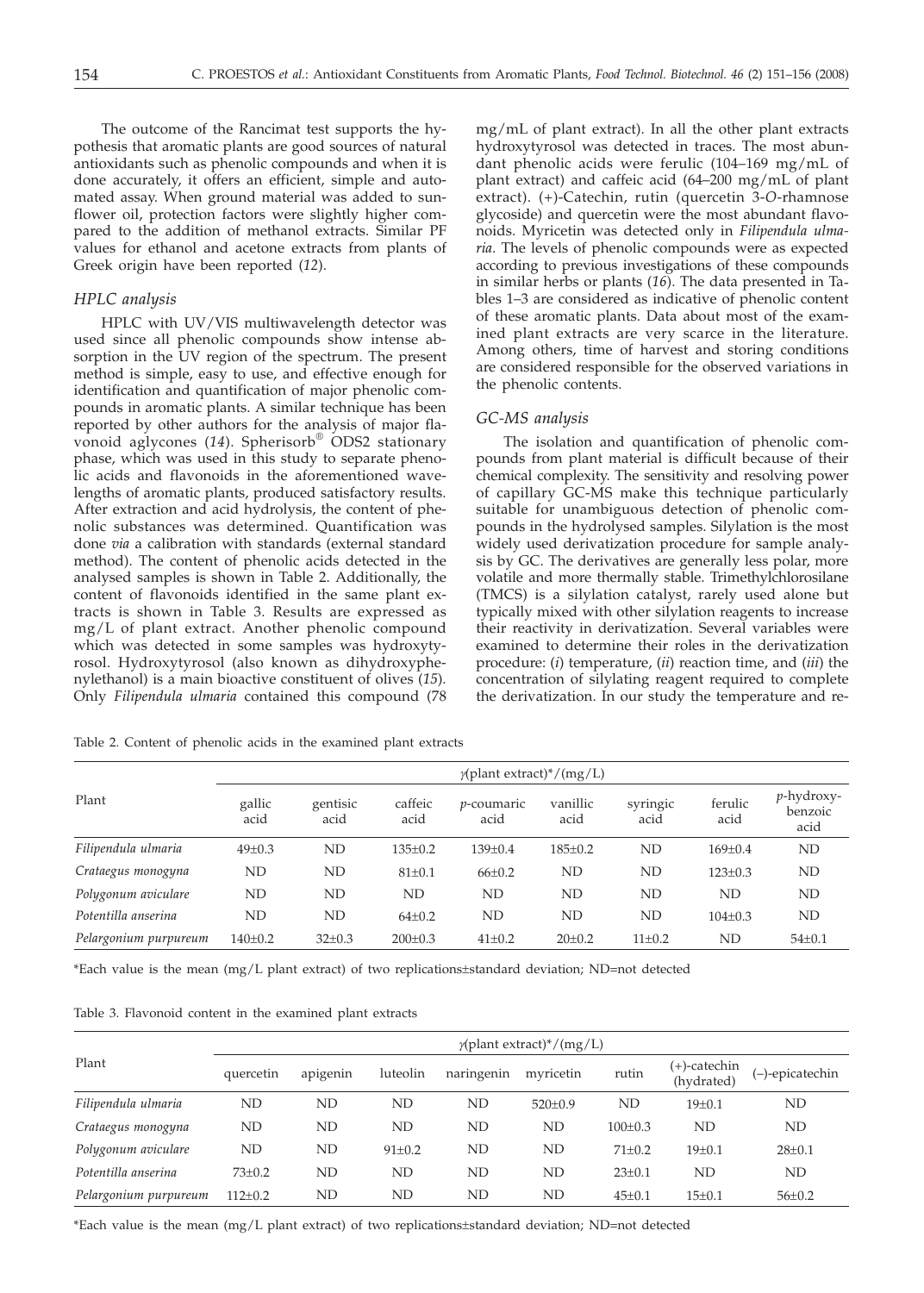action time used were sufficient for the silylation of phenolic compounds. Apigenin, luteolin, naringenin and myricetin displayed very poor sensitivity to the derivatization process even at concentrations as high as 30 mg/mL. In most cases, 1 % TMCS in BSTFA is sufficient to achieve the desired derivatization. In a previous report, a large excess of the derivatization reagents BSTFA and TMCS was used for the determination of phenolic antioxidants in green tea (*8*). In the present study, BSTFA and TMCS were used in excess to ensure that the silylation was complete. Care was taken to ensure anhydrous conditions during the derivatization process because of the high sensitivity of trimethylsilyl (TMS) derivatives to moisture. Therefore, anhydrous  $Na<sub>2</sub>SO<sub>4</sub>$  was added. The GC oven temperature program as well as the injector and detector temperatures were based on previous experience with the analysis of marker compounds in *Ginkgo biloba* L. extract (*10*). After derivatization, and prior to employing GC-MS for the determination of phenolic compounds in plant extracts, a standard mixture of all substances was tested. Data obtained showed excellent resolution between all compounds of interest. Molecular mass (MM) and important ions present in the mass spectra of silylated phenolic compounds in the examined plant extracts are presented in Table 4.

## *Antimicrobial activity*

Antimicrobial assays described in the literature include measurements of: (*i*) the radius or diameter of the zone of inhibition of bacterial growth around paper disks impregnated with (or wells containing) an antimicrobial compound on agar media, (*ii*) the inhibition of bacterial growth on an agar medium with the antimicrobial compound diffused in the agar, (*iii*) the minimum inhibitory concentration (MIC) of the antimicrobial compound in liquid media, and (*iv*) the changes in absorbance or impedance in a liquid growth medium containing the antimicrobial compound. To screen the antimicrobial activity of 'unknown' compounds, the second methodology mentioned above is considered to be the simplest because the results are obtained rapidly. Vardar-Ünlü *et al*. (*17*) used the disk diffusion method to determine the antimicrobial activity of the essential oil and methanol extracts using several microbial strains. The antimicrobial activity of plant extracts is shown in Table 5. The

Table 4. Molecular mass (MM) and important ions present in the mass spectra of silylated phenolic compounds<sup>\*</sup> in the examined plant extracts by GC-MS

| Compound                           | MM (Silylated compounds) | Identified ions $(m/z)$                   |
|------------------------------------|--------------------------|-------------------------------------------|
| p-Hydroxybenzoic acid              | 282                      | 267 (100 %), 193, 223, 282                |
| Vanillic acid                      | 312                      | 149 (100 %), 312, 223, 165                |
| Gentisic acid                      | 370                      | 355 (100 %), 281, 147, 223, 267, 370      |
| Gallic acid                        | 458                      | 281 (100 %), 458, 179, 147                |
| <i>p</i> -Coumaric acid            | 308                      | 219 (100 %), 293, 308, 249                |
| Ferulic acid                       | 338                      | 338 (100 %), 308, 323, 249, 293, 219, 279 |
| Caffeic acid                       | 396                      | 219 (100 %), 396, 381, 191                |
| Ouercetin                          | 647                      | 575 (100 %), 647, 487                     |
| $(+)$ -Catechin                    | 650                      | 368 (100 %), 355, 650, 267, 383, 179, 297 |
| Hydroxytyrosol                     | 370                      | 267 (100 %), 193, 179, 370                |
| Syringic acid                      | 342                      | 327 (100 %), 312, 297, 342                |
| $(-)$ -Epicatechin                 | 650                      | 368 (100 %), 355, 267, 147, 650           |
| <i>p</i> -Hydroxyphenylacetic acid | 296                      | 179 (100 %), 164, 149, 296                |
| Protocatechuic acid                | 370                      | 193 (100 %), 223, 370, 267                |
| Cinnamic acid                      | 220                      | 131 (100 %), 205, 103, 161, 220           |

\* Identified as trimethylsilyl (TMS) derivatives

| Table 5. Antimicrobial activity of plant extracts ( $V$ (sample)=5 $\mu$ L; N=3) |  |  |  |
|----------------------------------------------------------------------------------|--|--|--|
|                                                                                  |  |  |  |

| Plant<br>extracts     | Escherichia<br>coli O157:H7<br><b>NCTC 12900</b> | Salmonella<br>enteridis<br>PT 4 | Staphylococcus<br>aureus<br><b>ATCC 6538</b> | Listeria<br>monocytogenes<br>Scott A | <b>Bacillus</b><br>cereus<br>FSS 134 | Pseudomonas<br>putida<br><b>AMF 178</b> |
|-----------------------|--------------------------------------------------|---------------------------------|----------------------------------------------|--------------------------------------|--------------------------------------|-----------------------------------------|
| Filipendula ulmaria   |                                                  |                                 |                                              | $^{++}$                              | $\sim$                               |                                         |
| Crataegus monogyna    | $\tilde{}$                                       |                                 |                                              | $\widetilde{\phantom{m}}$            | $\tilde{}$                           | $\sim$                                  |
| Polygonum aviculare   |                                                  |                                 |                                              | $\widetilde{\phantom{m}}$            |                                      |                                         |
| Potentilla anserina   |                                                  |                                 |                                              |                                      |                                      |                                         |
| Pelargonium purpureum | $^{++}$                                          |                                 |                                              | $^{++}$                              |                                      | $^{++}$                                 |

– No antimicrobial capacity, internal zone (i.z.) of sample<i.z. of solvent (62.5 % aqueous methanol); ~ slight antimicrobial capacity, i.z. of sample 1–3 mm>i.z. of solvent; + moderate antimicrobial capacity, i.z. of sample 3–4 mm>i.z. of solvent; ++ clear antimicrobial capacity, i.z. of sample 4–10 mm>i.z. of solvent